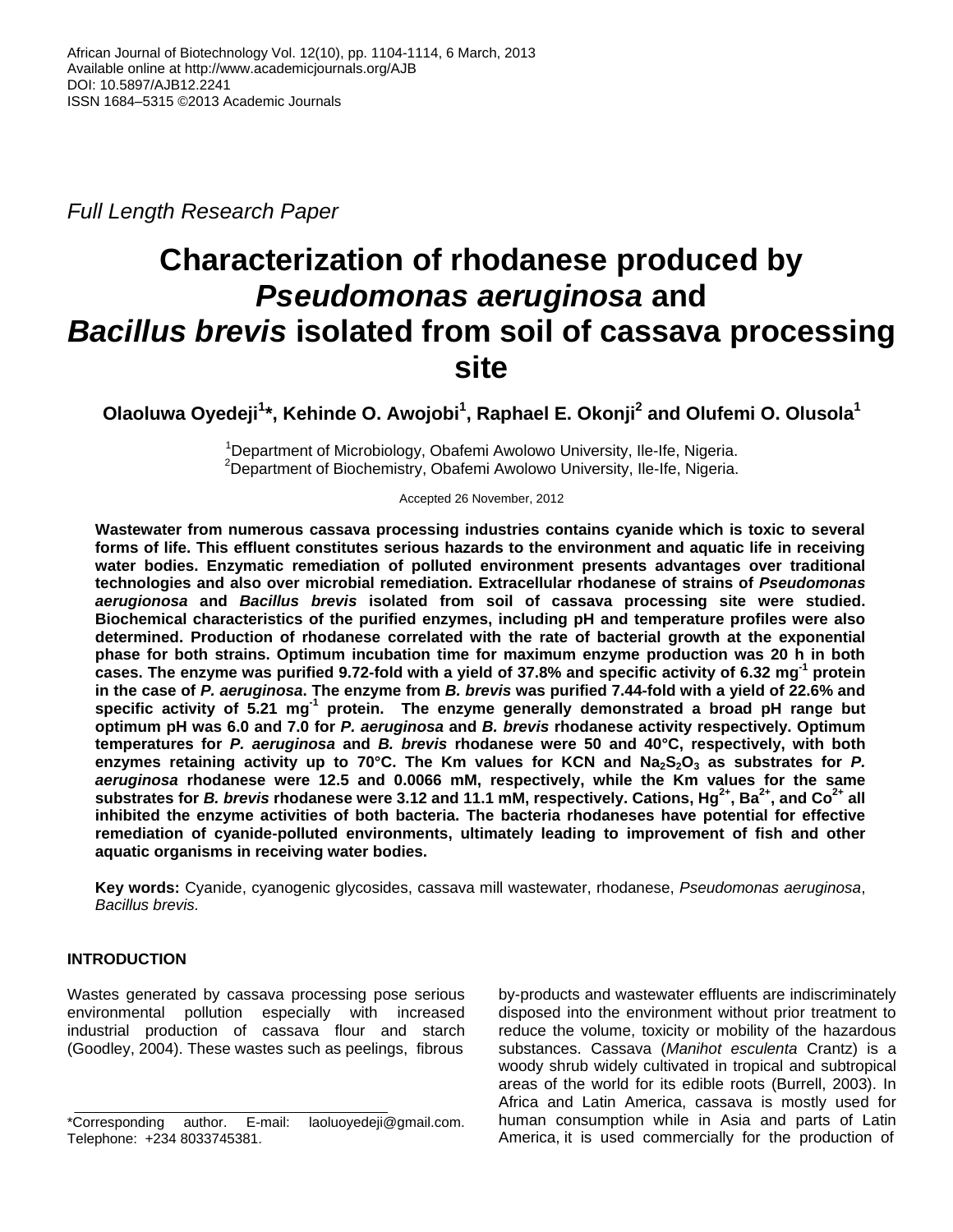animal feeds and starch-based products (FAO, 1991). Cassava contains cyanogenic glycosides that are easily hydrolysed into the toxic compound hydrogen cyanide during processing (Oti, 2002; Abiona et al., 2005). Cyanide is toxic to several forms of life because it binds to key enzymes of importance in aerobic respiration such as cytochrome oxidase, leading to inhibition of respiration (Chen and Liu, 1999; Cipollone et al., 2007).

Numerous human disorders such as development of goitre, tropical ataxic neuropathy, paralysis and death are associated with consumption of improperly processed cassava (Osuntokun, 1994; Oluwole et al., 2000; Ernesto et al., 2002; Siritunga and Sayre, 2003). Cassava is normally processed before consumption as a means of detoxification, preservation and modification (Oyewole, 1991). The extraction of starch from the root requires large amounts of water and the residual water after separation of starch and fibre contains small amounts of starch, proteins and hydrocyanic acid. When the effluent is released directly or indirectly into streams and rivers, it may lead to detrimental effects on fish and other aquatic organisms (Oti, 2002; Oboh and Akindahunsi, 2003; Oboh, 2004). Cassava processing-related water pollution problems have been reported as serious in many countries such as Thailand (Kiranwanich, 1977). The continuous indiscriminate discharges of untreated effluents constitute danger to the environment, especially to water sources used for cassava processing.

Wastewater containing cyanide must therefore be treated before been discharged into the environment. Chemical oxidation methods such as the addition of sodium hypochlorite and hydrogen peroxide are currently used to remediate cyanide contaminated wastewaters with attendant high reagent costs associated with the use of these chemical techniques. Also, complete breakdown of some cyanide complexes may not be achieved (Yanase et al., 2000). Biological treatments, however, offer a cost effective and environmentally friendly acceptable method for cyanide removal from industrial wastewaters (Watanabe et al., 1998; Akcil et al., 2003; Siriantapiboon and Chuamkaew, 2007). Certain microorganisms such as bacteria and fungi can metabolize cyanide to produce non-toxic end products using the cyanide as the sole nitrogen and carbon sources under aerobic and anaerobic environments. Such organisms which include species of *Bacillus* and *Klebsiella* are resistant to cyanide even at concentrations higher than 1 mM (Chen and Liu, 1999; Kao et al., 2003; Ebbs, 2004). The enzymes within these strains of microorganisms' rhodaneses are reported to be involved in cyanide detoxification (Raybuck, 1992; Colnaghi et al., 1996).

The use of enzymatic proteins may represent a good alternative for overcoming most disadvantages related to the use of microorganisms (Gianfreda et al., 2004; Gianfreda et al., 2010). They are not inhibited by inhibitors of microbial metabolism such as occur in industrial wastewaters, such as cassava mill wastewater

with low nitrogen (N) and high chemical oxygen demand (COD), leading to a nutritionally imbalanced wastewater (Metcalf and Eddy, 1991). Moreover, they can be used at extreme conditions limiting microbial activities and are effective at low pollutant concentrations. Bioremediation through enzymatic techniques are therefore environmentally friendly processes with capability of remediation of many compounds that are unfriendly to the environment by ecological standards of our societies. Rhodanese, a thiosuphate: cyanide sulphurtransferase (EC 2.8.1.1), is an enzyme that catalyses the transfer of the sulphane sulphur from thiosulphate to cyanide, forming the less toxic thiocyanate and sulphite (Westley, 1981; Westley et al., 1983).

$$
SSO_3^{2-} + CN \rightarrow SO_3^{2-} + SCN
$$

This study aimed to characterize rhodaneses produced by bacteria isolated from soil of cassava-processing site with the objective of evaluating potentials for applications in remediation of cyanide-contaminated cassava mill wastewater dumping site.

## **MATERIALS AND METHODS**

## **Collection of soil samples**

Soil sample was collected from a cassava processing site located at new market area of Ile Ife city in Osun Sate, Nigeria. The upper layer of the soil was removed and the next layer of the soil (1 to 2 inches below the surface) was collected in polythene bags using sterile spatula. The samples were then brought to the laboratory for analysis.

## **Isolation of bacteria**

10 g of soil sample was weighed and mixed vigorously in 100 mL sterile distilled water inside a conical flask. The mixture was serially diluted from 10<sup>-1</sup> to 10<sup>-9</sup> and the dilutions 10<sup>-7</sup>, 10<sup>-8</sup> and 10<sup>-9</sup> were then plated on Luria-Bertani (LB) agar medium. The plates were incubated in duplicates at 37°C for 24 h. After incubation, plates were examined and representative colonies were isolated from each plate for further identification. The representative colonies were purified by repeated streaking on LB agar plates. They were then maintained on LB agar slants at 4°C for further study.

## **Screening for rhodanese production**

The different isolates were grown separately in LB broth medium supplemented with 50 mM potassium cyanide to serve as inducer. The initial pH was adjusted to 9.5. MacFarland standards (0.5) of the isolates were prepared and used for inoculation of the media. The media were incubated at 37°C on a rotary shaker at 230 rpm for 48 h. Each of the culture media was then assayed for rhodanese production.

## **Characterization and identification of isolates**

Eight bacterial isolates were screened for their ability to degrade free cyanide. The two best strains were selected for further study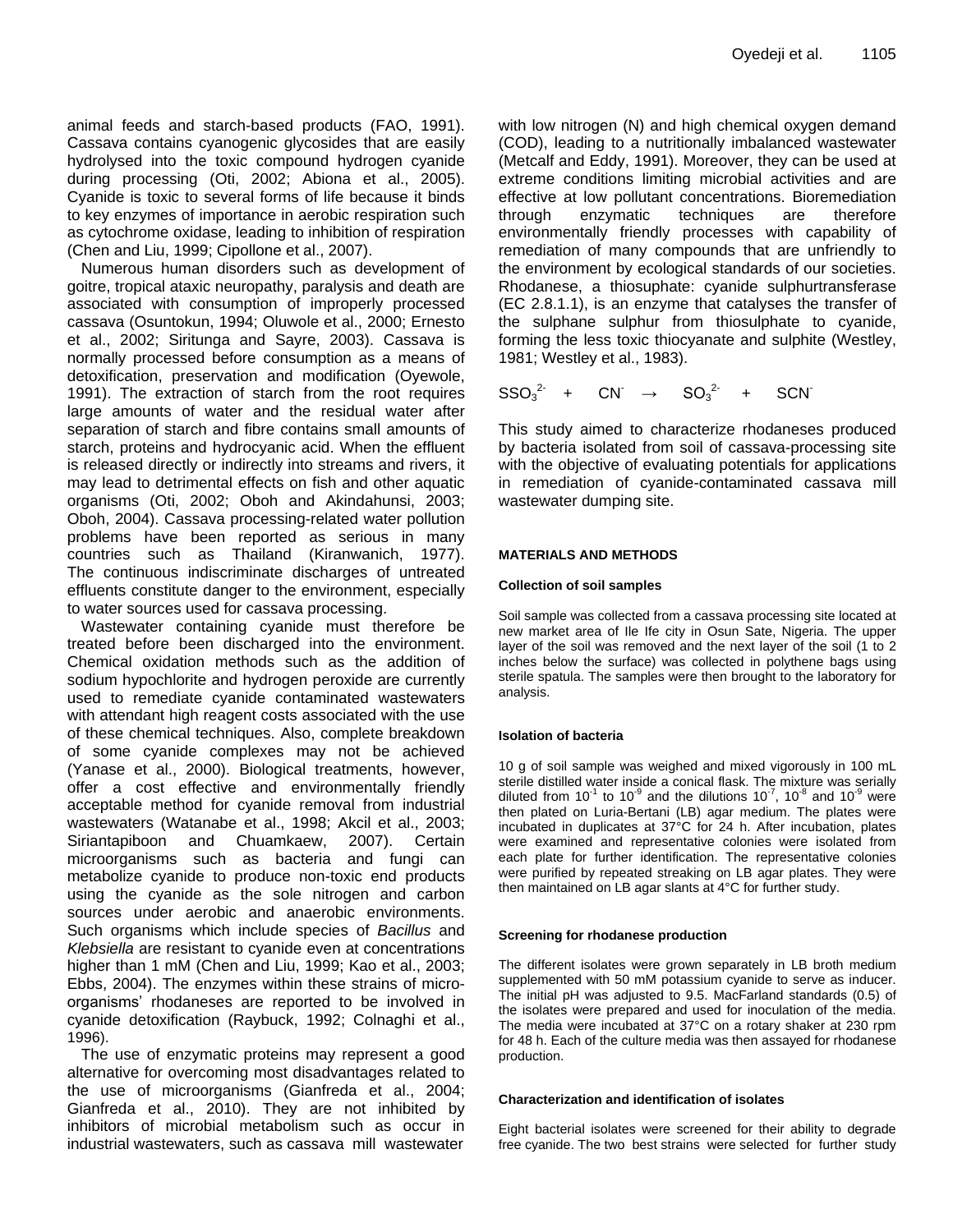and characterized. The two selected rhodanese-producing strains were identified based on their cell morphology, cultural and biochemical characteristics (Cappuccino and Sherman, 1996).

#### **Growth and enzyme production**

The time course of the enzyme production was determined and compared with growth. This was done using growth methods described by De Souza and Martins (2001) with appropriate modifications. Aqueous suspension (5 ml) of 24 h old pure culture of test isolates was made in sterile distilled water and compared with 0.5 McFarland standards with initial absorbance at 680 nm of at least 0.1. The aqueous suspension was used to inoculate 45 ml of sterile LB medium contained in a 250 ml tightly closed Erlenmeyer flask and incubated for 24 h. This was in turn used to inoculate 450 ml of sterile LB medium contained in a 450 ml Erlenmeyer flask to give the same absorbance of 0.1. The culture was incubated at 37°C on a rotary shaker at 100 g for 72 h during which samples (5 ml) were aseptically collected at 4 h intervals for turbidity measurement to monitor the bacterial growth. Turbidity was determined by measuring the increase in optical density (OD) at 680 nm with a colorimeter. After turbidity measurements, sample was centrifuged at 6 000 *g* for 15 min and the clear supernatant were collected as the crude enzyme and used for rhodanese assay.

#### **Enzyme assay**

Rhodanese activity was measured according to the method of Lee et al. (1995). The reaction mixture consisted of 0.5 ml of 50 mM borate buffer (pH 9.4), 0.2 ml of 0.25 M KCN, 0.2 ml of 0.25 M  $Na<sub>2</sub>S<sub>2</sub>O<sub>3</sub>$  and 20 µL of enzyme in a total volume of 1.0 ml. The mixtures were incubated for 1 min at room temperature and stopped by the addition of 0.5 ml of 15% formaldehyde. After the addition of 1.5 ml of ferric nitrate solution (10g Fe (NO<sub>3</sub>)<sub>2</sub>. 9H<sub>2</sub>O, 20 ml  $HNO<sub>3</sub>$  and distilled water to 100 ml that is sorbo reagent (Sorbo, 1953), absorbance was read at 460 nm. The unit of activity was expressed in rhodanese unit (RU). One rhodanese unit was taken as the amount of enzyme, which under the given condition produced an optical density reading of 1.08 at OD 460 nm (Sorbo, 1951).

Protein concentrations were determined by the method of Lowry et al., (1951), using crystalline bovine serum as standard.

## **Enzyme purification**

The crude enzyme extract was subjected to 65% ammonium sulphate saturation (430 g  $L^{-1}$ ) by the addition of solid ammonium sulphate over a period of 1 h with continuous stirring. The solution was then kept at 4°C overnight. The solution was centrifuged at 10 000 *g* for 15 min and the precipitate obtained was dialysed against several changes of a 50 mM citrate buffer, pH 5.0. Protein content was determined by the method of Lowry et al. (1951), using crystalline bovine serum albumin as standard. The partially purified enzyme was also assayed for rhodanese activity. Preswollen CM Sepharose CL-6B was packed into a  $2.5 \times 40$  column and equilibrated with 200 ml of 50 mM citrate buffer, pH 5.0. The ammonium sulphate and dialyzed sample from the preceding step was layered onto the column and eluted with 250 ml linear gradient of 0 to 0.5 M KCl in citrate buffer, pH 5.0. 3 ml fractions were collected at a flow rate of 36 ml/h. The protein concentration was monitored by measuring absorbance at 280 nm. The fractions were also assayed for enzyme activity and the fractions with high activities were pooled together.

#### **Determination of kinetic parameters**

The kinetic parameters, Km and Vmax of the enzyme were determined according to the method of Lee et al. (1995). The Km for KCN was determined by varying the concentration of KCN between 10 mM and 100 mM at 50 mM  $Na<sub>2</sub>S<sub>2</sub>O<sub>3</sub>$ . Also, Km of  $Na<sub>2</sub>S<sub>2</sub>O<sub>3</sub>$  was determined by varying  $Na<sub>2</sub>S<sub>2</sub>O<sub>3</sub>$  concentration from 50 to 500 mM at a fixed concentration of 50 mM KCN. The apparent kinetic parameters were determined from the double reciprocal plots (Lineweaver-Burk plots) (Lineweaver and Burk, 1934). Lines through the points were drawn by using the method of regression.

#### **Effect of temperature on enzyme activity**

To determine the effect of temperature on enzyme activity, 20 µL of enzyme was assayed at temperatures between 30 and 80°C. The assay mixture was first incubated at the indicated temperature for 10 min before initiating reaction by the addition of an aliquot of the enzyme, which had been equilibrated at the same temperature.

#### **Effect of pH on enzyme activity**

The effect of pH on the rhodanese activity was performed by assaying the enzyme using the following three buffers of different pH values: 0.2 M citrate buffer (pH 5.0 to 6.5), 0.2 M phosphate buffer (pH 6.5 to 8.5) and 0.2 M borate buffer (pH 8.5 to 11.0).

#### **Effect of cations on enzyme activity**

The effect of various cations on rhodanese activity was also studied. The salts included mercuric chloride ( $HgCl<sub>2</sub>$ ), barium chloride (BaCl<sub>2</sub>), calcium chloride (CaCl<sub>2</sub>), cobalt chloride (CoCl<sub>2</sub>), magnesium chloride (MgCl<sub>2</sub>) and manganese chloride (MnCl<sub>2</sub>) at 0.05 and 1.0 mM. The final concentration of the salt in the assay mixture was either 250 µM or 500 µM.

## **RESULTS**

A total of eight bacterial strains were isolated from the soil of a cassava- processing site out of which two were selected for further study based on their appreciable rhodanese production. Cultural, morphological, biochemical and physiological characteristics of the two isolates were examined and they were identified as a strain each of *Pseudomonas aeruginosa* and *Bacillus brevis*. The two isolates were subjected to growth and rhodanese activity studies and it was found that the enzyme activity correlates with the rate of growth in each case (Figure 1a and b). The optimum incubation time for maximum rhodanese activity by *P. aeruginosa* was 20 h. The organism also had a lag phase of about 4 h followed by an exponential phase of about 32 h. (Figure 1a). *B*. *brevis* had a similar growth pattern with *P. aeruginosa* with an exponential phase of about 40 h. Optimum incubation times for enzyme production was also 20 h. Tables 1 and 2 show the purification steps for rhodanese from the two bacterial strains isolated from soil of cassava processing site. The enzyme from *P. aeruginosa*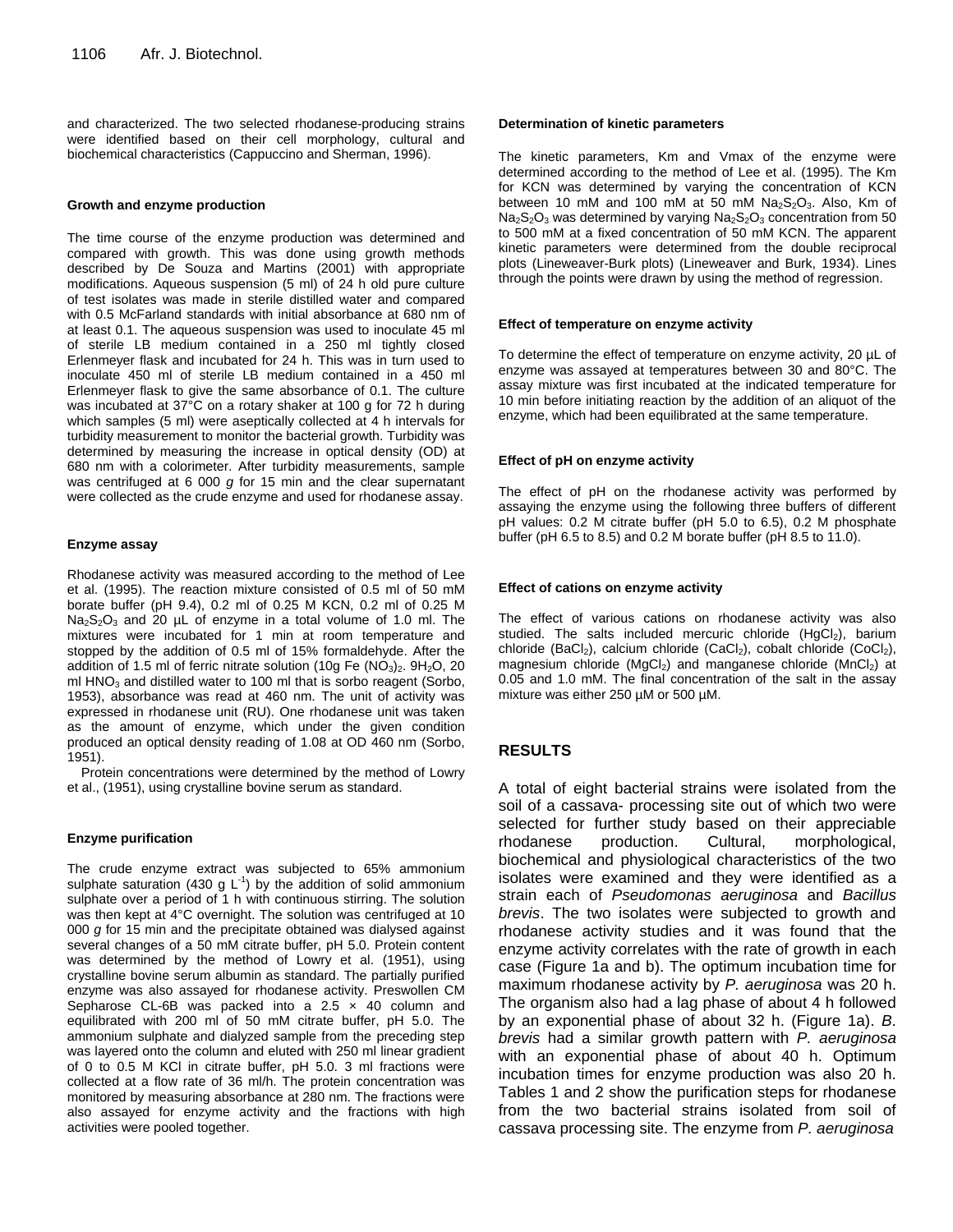

**Figure 1a.** Growth and rhodanese activity of *P. aeruginosa* isolated from soil of cassava processing site.



**Figure 1b.** Growth and rhodanese activity of *B. brevis* isolated from soil of cassava processing site.

was purified 1.54 folds using ammonium sulphate precipitation at 65% saturation and 9.72 folds through CM Sepharose CL-6B. The enzyme from *B. brevis* was purified 1.6 folds using ammonium sulphate precipitation at 65% saturation and 7.44 folds through CM Sepharose CL-6B. The elution profile of rhodanese from *P. aeruginosa* and *B. brevis* are shown in Figure 2a and b, respectively. A single active peak was observed in each

case. The effect of temperature between 30 and 80°C on the rhodanese activity of *P. aeruginosa* and *B. brevis* showed that optimum temperature for activity were 50 and 40°C respectively (Figure 3a and b). The enzyme from *P. aeruginosa* retained activity up to 70°C but above this there was no detectable rhodanese activity. The enzyme from *B. brevis* also retained activity up to 80°C beyond which no activity was detected. The effect of pH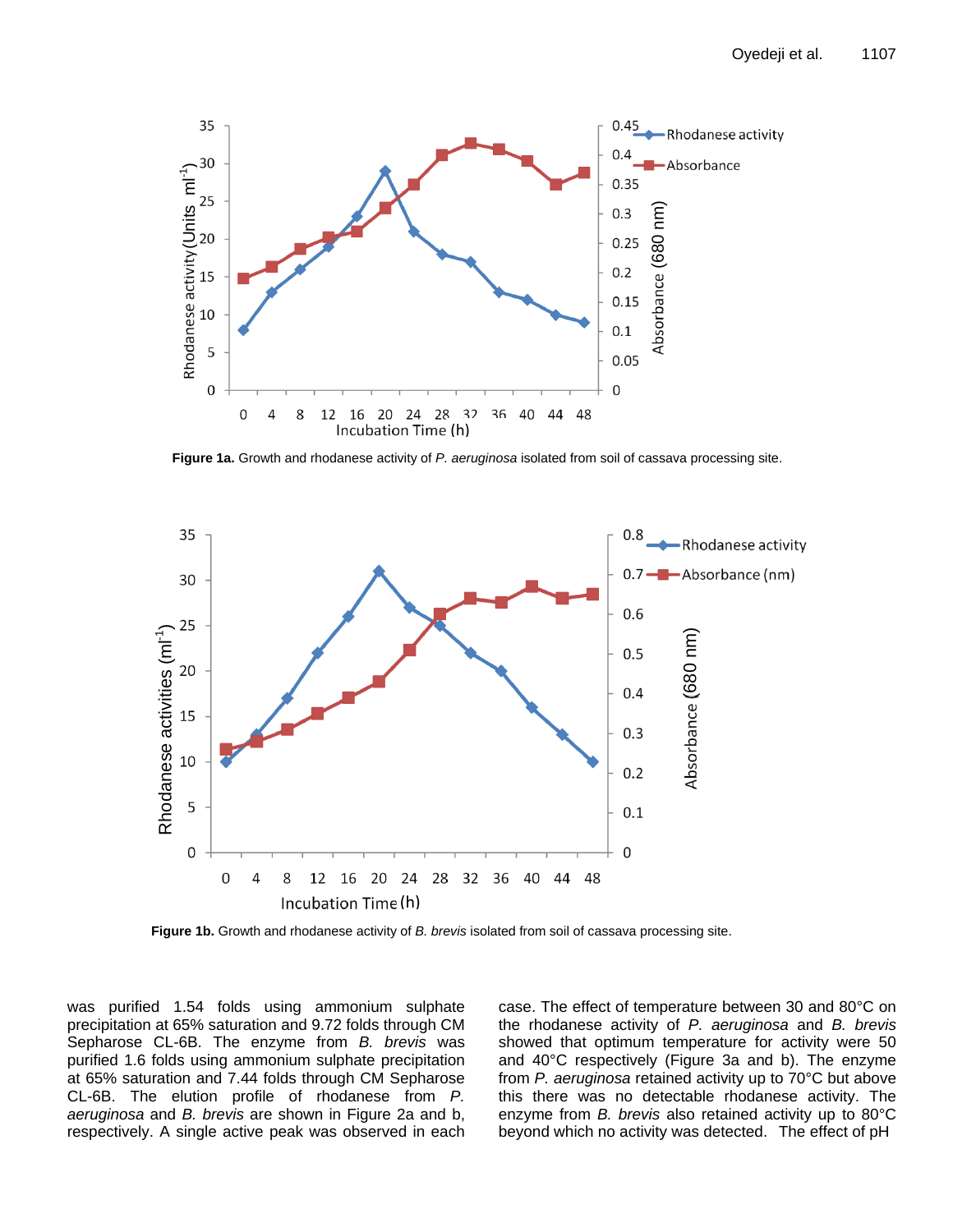**Table 1**. Summary of purification of rhodanese obtained from *Pseudomonas aeruginosa* isolated from soil of cassava processing site.

| <b>Purification step</b>                             | Total activity (U) | Total protein (mg) | Specific activity (U mg <sup>-</sup><br>protein) | Yield (%) | <b>Purification fold</b> |
|------------------------------------------------------|--------------------|--------------------|--------------------------------------------------|-----------|--------------------------|
| Crude enzyme                                         | 78.6               | 120.4              | 0.65                                             | 100       |                          |
| Ammonium sulphate precipitation                      | 42.9               | 42.8               | 00. ا                                            | 54.6      | 1.83                     |
| Ion exchange chromatography on CM<br>sepharose CL-6B | 29.7               |                    | 6.32                                             | 37.8      | 9.72                     |

**Table 2**. Summary of purification of rhodanese obtained from *Bacillus brevis* isolated from soil of cassava processing site.

| <b>Purification step</b>                          | Total activitv (U) | Total protein (mq) | Specific activity (U mg <sup>-</sup><br>protein) | Yield (%) | <b>Purification fold</b> |
|---------------------------------------------------|--------------------|--------------------|--------------------------------------------------|-----------|--------------------------|
| Crude enzyme                                      | 64.6               | 92.8               | 0.70                                             | 100       |                          |
| Ammonium sulphate                                 | 33.9               | 30.4               |                                                  | 52.5      | 1.60                     |
| Ion exchange chromatography on CM Sepharose CL-6B | 14.6               | 2.8                | $5.2^{\prime}$                                   | 22.6      | 7.44                     |





**Figure 2a.** Elution profile of rhodanese of *P. aeruginosa* on CM Sepharose CL-6B. The column was equilibriated with 200 ml of 50 mM citrate buffer, pH 5.0 and then eluted with 250 ml linear gradient of 0-0.5 M KCl in 50 nM citrate buffer, pH 5.0. Fractions of 3 ml were collected at a flow rate of 36 ml/h. -♦-♦-, Enzyme activity; -■-■-, protein profile.

**Figure 2b.** Elution profile of rhodanese of *B. brevis* on CM Sepharose CL-6B. The column was equilibriated with 200 ml of 50 mM citrate buffer, pH 5.0 and then eluted with 250 ml linear gradient of 0-0.5 M KCl in 50 nM citrate buffer, pH 5.0. Fractions of 3 ml were collected at a flow rate of 36 ml/h. -♦- ♦-, Enzyme activity; -■-■-, protein profile.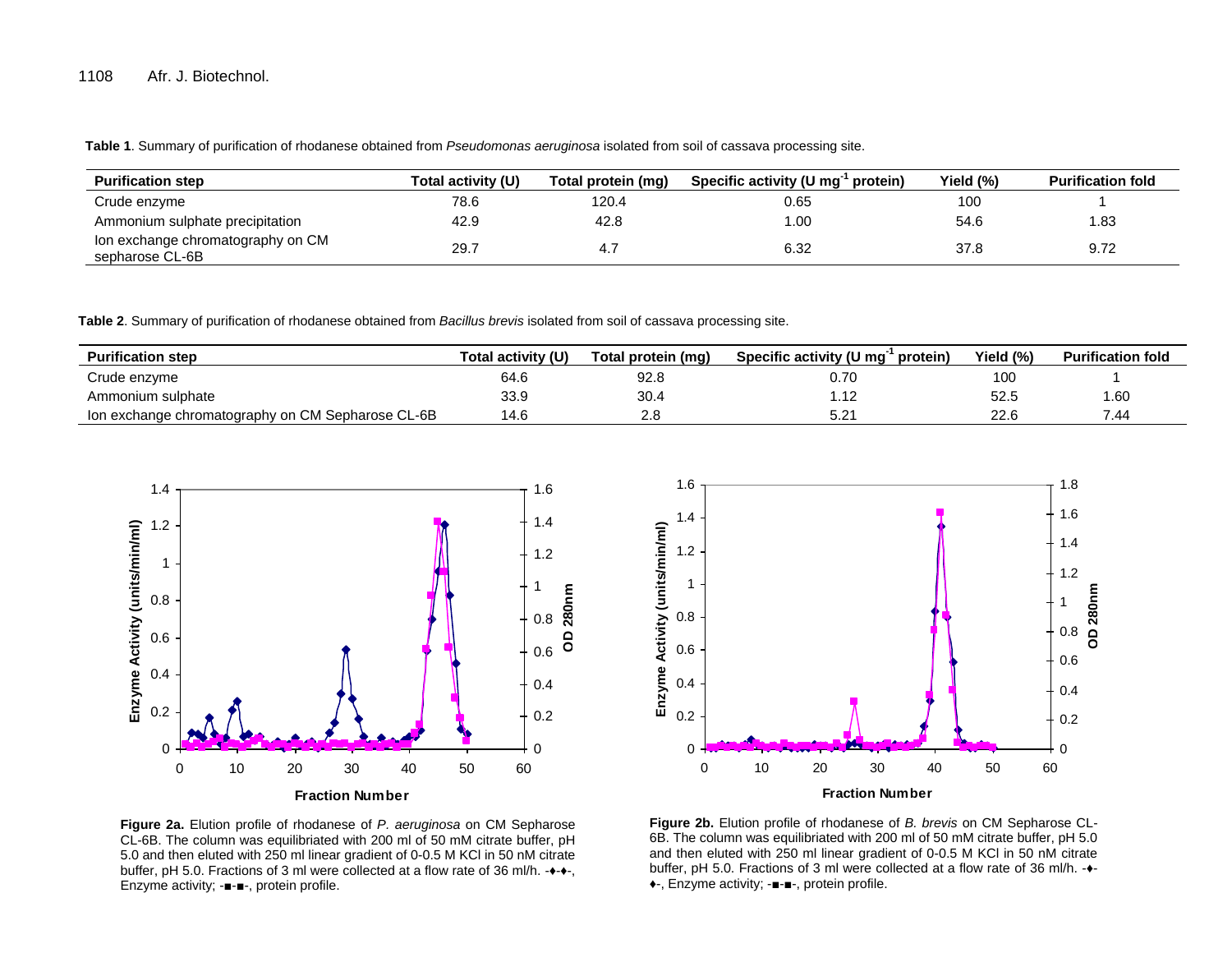

**Figure 3a.** Effect of temperature on the activity of rhodanese of *P. aeruginosa* isolated from soil of cassava processing site.



**Figure 3b.** Effect of temperature on the activity of rhodanese of *B. brevis* isolated from soil of cassava processing site.

on activity of rhodanese from *P. aeruginosa* and *B. brevis* are shown in Figure 4a and b. Activity was found in the pH range 5.5 to 9.0 in both cases but the optimum pH was 6.0 for rhodanese of *P. aeruginosa* while it was 7.0 for rhodanese from *B*. *brevis*.

Michaelis-Menten constants (Km) and maximum reaction velocities (Vmax) of the rhodanese from the two bacterial strains were determined using Lineweaver-Burk plot under optimum conditions. For the enzyme from *P.*   $a$ eruginosa, the Km values for KCN and  $Na<sub>2</sub>S<sub>2</sub>O<sub>3</sub>$  were 12.5 and 0.066 mM, respectively while the Vmax values for the two substrates (KCN and  $Na<sub>2</sub>S<sub>2</sub>O<sub>3</sub>$ ) were 62.5 and 14.7, units respectively (Figure 5a and b). For the enzyme from *B*. *brevis*, the Km values for KCN and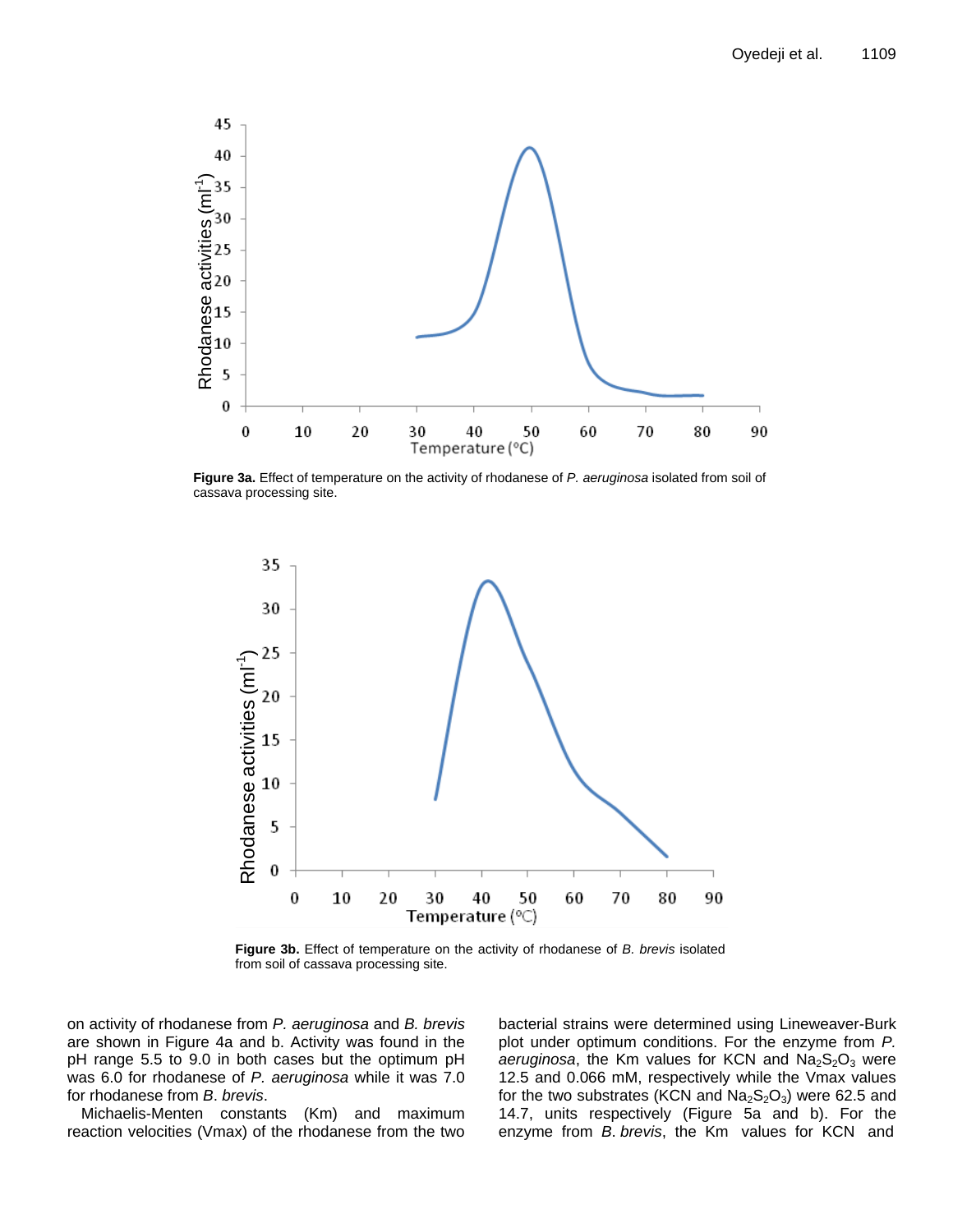

**Figure 4a.** Effect of pH on the activity of rhodanese of *P. aeruginosa* isolated from soil of cassava processing site.



**Figure 4b.** Effect of pH on the activity of rhodanese of *B. brevis* isolated from soil of cassava processing site

 $Na<sub>2</sub>S<sub>2</sub>O<sub>3</sub>$  were 3.12 and 11.1 mM, respectively while the Vmax values for the two substrates (KCN and  $Na<sub>2</sub>S<sub>2</sub>O<sub>3</sub>$ ) were 24.3 and 43.4 units, respectively (Figures 6a and b). All the metallic ions tested were observed to negatively affect the activity of rhodanese from both isolated strains of bacteria.

## **DISCUSSION**

Cyanide is a potent cytotoxic agent that kills the cell by inhibiting cytochrome oxidase of the electron transport

chain. It is an inorganic pollutant present in the effluent from numerous cassava-processing industries and constitutes hazards to the environment especially the aquatic ecosystems (Arguedes and Cooke, 1982; Abiona et al., 2005, Arimoro et al., 2008). Rhodanese is an enzyme present in the three evolutionary lineages – eubacteria, archaea and eucaryotes, where it is believed to play central role in cyanide detoxification (Aminlari and Shahbazi, 1994; Bordo and Bork, 2002). However, there is evidence that other functions, such as participation in formation of iron-sulphur centres and regulation of energy metabolism are also performed by rhodanese (Toohey,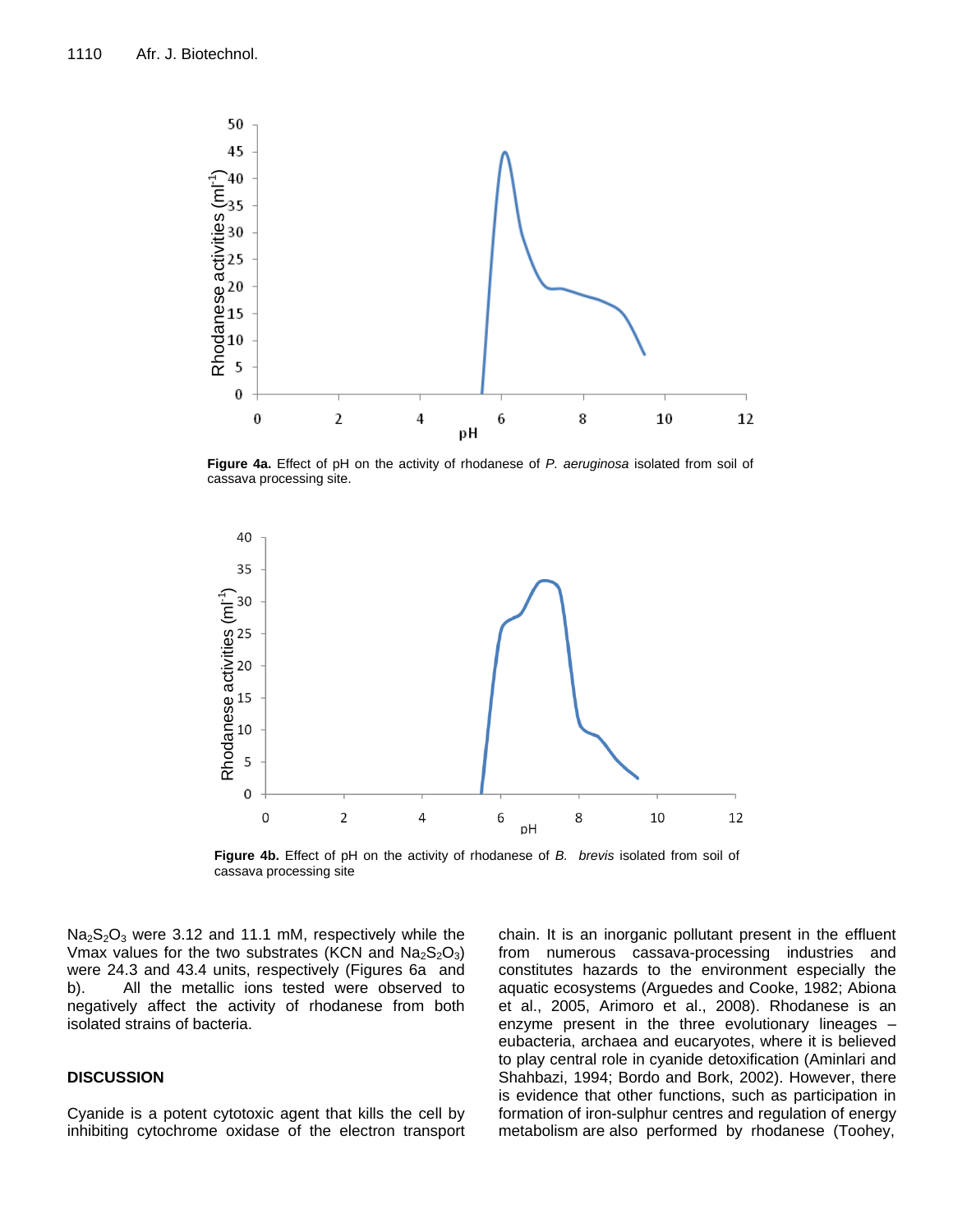

**Figure 5a.** Lineweaver-Burk plot (1/V versus 1/[S]) for the determination of kinetic parameters of the rhodanese of *P. aeruginosa.* Enzyme was assayed at varying concentrations of KCN at 50 mM  $Na<sub>2</sub>S<sub>2</sub>O<sub>3</sub>$ .



**Figure 5b.** Lineweaver-Burk plot (1/V versus 1/[S]) for the determination of kinetic parameters of the rhodanese of *P. aeruginosa.* Enzyme was assayed at varying concentrations of Na<sub>2</sub>S<sub>2</sub>O<sub>3</sub> at 50 mM KCN.

1989; Aminlari et al., 1994). Out of eight bacterial strains isolated from soil of cassava processing site, two were selected based on their appreciable rhodanese production. These were identified based on cultural,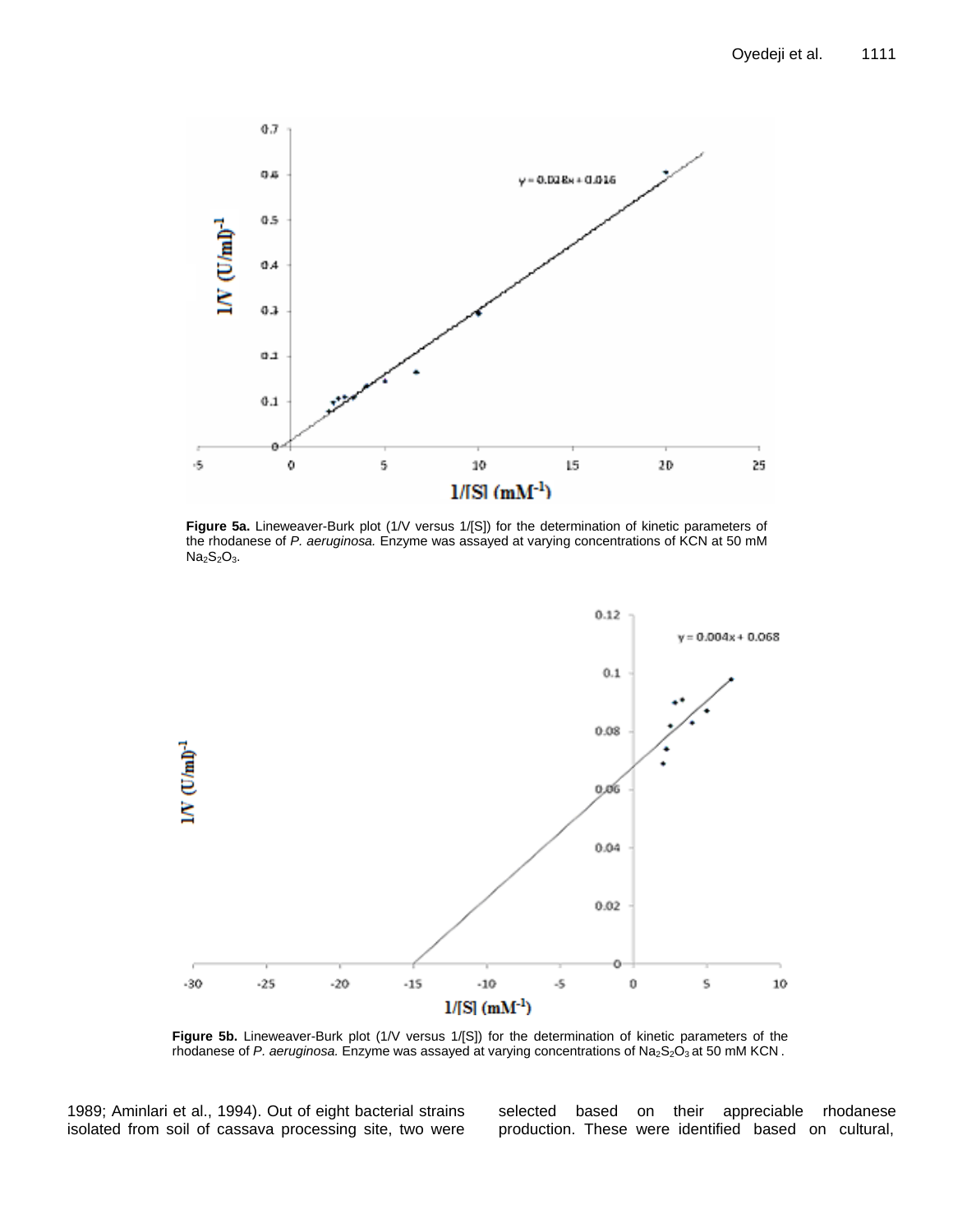

**Figure 6a.** Lineweaver-Burk plot (1/V versus 1/[S]) for the determination of kinetic parameters of the rhodanese of *B. brevis.* Enzyme was assayed at varying concentrations of KCN at 50 mM Na<sub>2</sub>S<sub>2</sub>O<sub>3</sub>.



Figure 6b. Lineweaver-Burk plot (1/V versus 1/[S]) for the determination of kinetic parameters of the rhodanese of *B. brevis.* Enzyme was assayed at varying concentrations of Na<sub>2</sub>S<sub>2</sub>O<sub>3</sub> at 50 mM KCN.

biochemical and physiological characteristics to be a strain each of *Pseudomonas aeruginosa* and *Bacillus brevis.* Rhodanese have been identified in a variety of bacterial species such as *Escherichia coli* (Alexander and Volini, 1987; Ray et al., 2000), *Azotobacter vinelandii* (Chiu et al., 2009) and *P. aeruginosa* (Ryan and Tilton,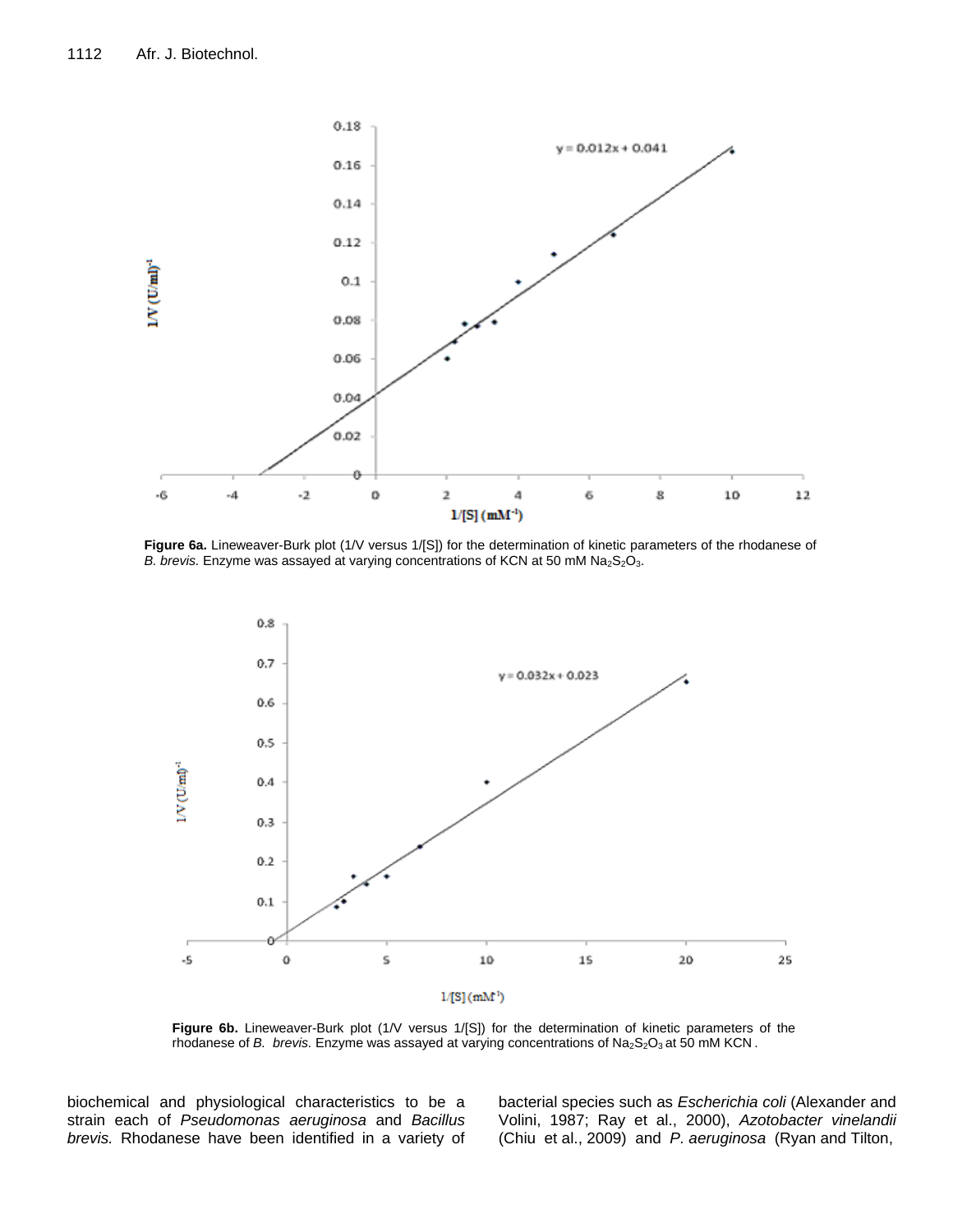1977; Cipollone et al., 2004). The two bacterial strains produced a similar pattern of growth and rhodanese activity similar to that reported by Hoster et al. (2001). Rhodanese activity increased rapidly with increase in bacterial cell growth and peaked at the exponential phase followed by a slow decrease in enzyme activity as the cell aged to the stationary phase.

Rhodanese produced by the two bacterial strains were purified and characterized. The optimum temperature and pH for the activity of enzyme from *P. aeruginosa* were 50 and 6.0°C, respectively while the optimum temperature and pH for the activity of enzyme from *B. brevis* were 40 and 7.0°C, respectively. The pH ranges for the activity of *P. aeruginosa* and *B. brevis* rhodanese were 5.5 to 9.5 and 5.5 to 9.0, respectively. These results are in agreement with results reported for rhodaneses from different sources. Sorbo (1953) reported an optimum temperature of 50°C for bovine liver rhodanese, Ezzi et al. (2003) obtained a wide temperature optimum of 35 to 55°C for rhodanese of different strains of *Trichoderma* while Okonji et al. (2011) obtained an optimum temperature of 50°C for mudskipper liver rhodanese. Different optimum pH values in the range of 8.0 to 11.0 have been reported for different organisms (Lee et al., 1995; Saidu, 2004). The values obtained for the rhodanese from the two isolated bacterial strains underscore their versatility in detoxification of cyanide at varying physicochemical conditions.

The apparent Km values, as determined by Lineweaver-Burk plots for KCN and  $Na<sub>2</sub>S<sub>2</sub>O<sub>3</sub>$  were 12.5 and 0.066 mM, respectively in the case of rhodanese of *P. aeruginosa* while it were 3.12 and 11.1 mM, respectively in the case of rhodanese from *B. brevis*. According to Ezzi et al. (2003), the  $\text{Km}^{\text{CN}}$  values for rhodanese ranged from 7 to 16 mM between selected strains of *Trichoderma* while Cipollone et al. (2004) reported Km values for cyanide and thiosulphate binding to a strain of *Pseudomonas* rhodanese as 1.0 and 14 mM, respectively. The values obtained for the bacterial enzymes studied show that they have better affinity for these substrates and will catalyse detoxification reaction more efficiently compared to enzymes from other sources. All the metallic ions tested were observed to negatively affect the activity of rhodanese enzyme from both strains of isolated bacteria. The inhibition of bacterial rhodanese by these cations may be a result of interaction of these metal ions with sulphydryl groups at the enzyme catalytic site or induction of changes in the secondary and tertiary structure of enzymes. Such structural changes have been reported after incubation of protein with metal ions (Tayefi-Nasrabadi et al., 2006).

Cyanide concentration in cassava mill wastewater has been reported to contain as high as 200 mg L $^{-1}$  depending on the cyanoglycoside content of the cassava varieties (Siller and Winter, 1998). The resulting wastewater from cassava starch processing is therefore toxic and can pose a serious threat to the environment and aquatic life

in the receiving waters. Arimoro et al. (2008) reported the harmful effect of cassava effluent discharges into a stream in the Niger delta area of Nigeria on the benthic macro invertebrate inhabitants of this aquatic ecosystem. Also, Ehiagbonare et al. (2009) reported various undesirable consequences of cassava processing effluent discharges into Okada water which serve as a fishing site and source of water for various communities. Wastewater containing cyanide must therefore be treated before discharging into the environment. Current treatment strategies for cyanide removal employ chemical and physical methods which are often expensive and involve use of additional hazardous reagents (chlorine and sodium hypochlorite or hydrogen peroxide) with attendant high reagent costs associated with the use of these chemical techniques (Chiu et al., 2009).

Enzymatic treatment of cassava effluent before discharges into the environment is recommended in order to preserve the environment and prevent the extinction of sensitive species exposed to the toxicity of untreated effluents from cassava processing. Enzymes may also present advantages over traditional technologies and also over microbial remediation. They are not inhibited by inhibitors of microbial metabolism, can be used at extreme conditions limiting microbial activities and are effective at low pollutant concentrations. Rhodaneses produced by indigenous bacteria of cassava impacted site was characterized in this study and found to possess the ability for efficient detoxification of cyanide to less toxic thiocyanate. Further studies of the biochemical parameters of the enzyme is required to understand the appropriate applications of the enzyme in the bioremediation of cyanide-contaminated sites ultimately leading to improvement of fish and other aquatic organisms in cassava processing effluent-receiving water bodies.

## **REFERENCES**

- Abiona O, Sanni L, Bamgbose O (2005)**.** An evaluation of microbial load, heavy metals and cyanide contents of water sources, effluents and peels from three cassava processing locations. J. Food Agric. Environ. 3(1):207-208.
- Akcil A, Karahan AG, Ciftci H, Adic O (2003). Biological treatment of cyanide by natural isolated bacteria (*Pseudomonas* sp). Mater. Eng. 16:643-649.
- Alexander K, Volini M (1987). Properties of *Escherichia coli* rhodanese. J. Biol. Chem. 262:6595-6604.
- Aminlari M, Shahbazi (1994). Rhodanese (thiosulphate: cyanide sulphurtransferase) distribution in the digestive tract of chicken. Poult. Sci. 73:1465-1469.
- Aminlari M, Vaseghi T, Kargar MA (1994). The cyanide-metabolizing enzyme rhodanese in different parts of the respiratory systems of sheep and dog. Toxicol. Appl. Pharmacol. 124:67-71.
- Arguedes P, Cooke RD, (1982). Cyanide concentrations during extraction of cassava starch. Food Technol. 17:251-262.
- Arimoro FO, Iwegbue CMA, Enemudo BO (2008). Effects of cassava effluent on the benthic macroinvertebrate assemblages in a tropical stream in Southern Nigeria. Acta Zoologica Lituanica 18(2):147-154.
- Bordo D, Bork P (2002). The rhodanese/ Cdc25 phosphatase